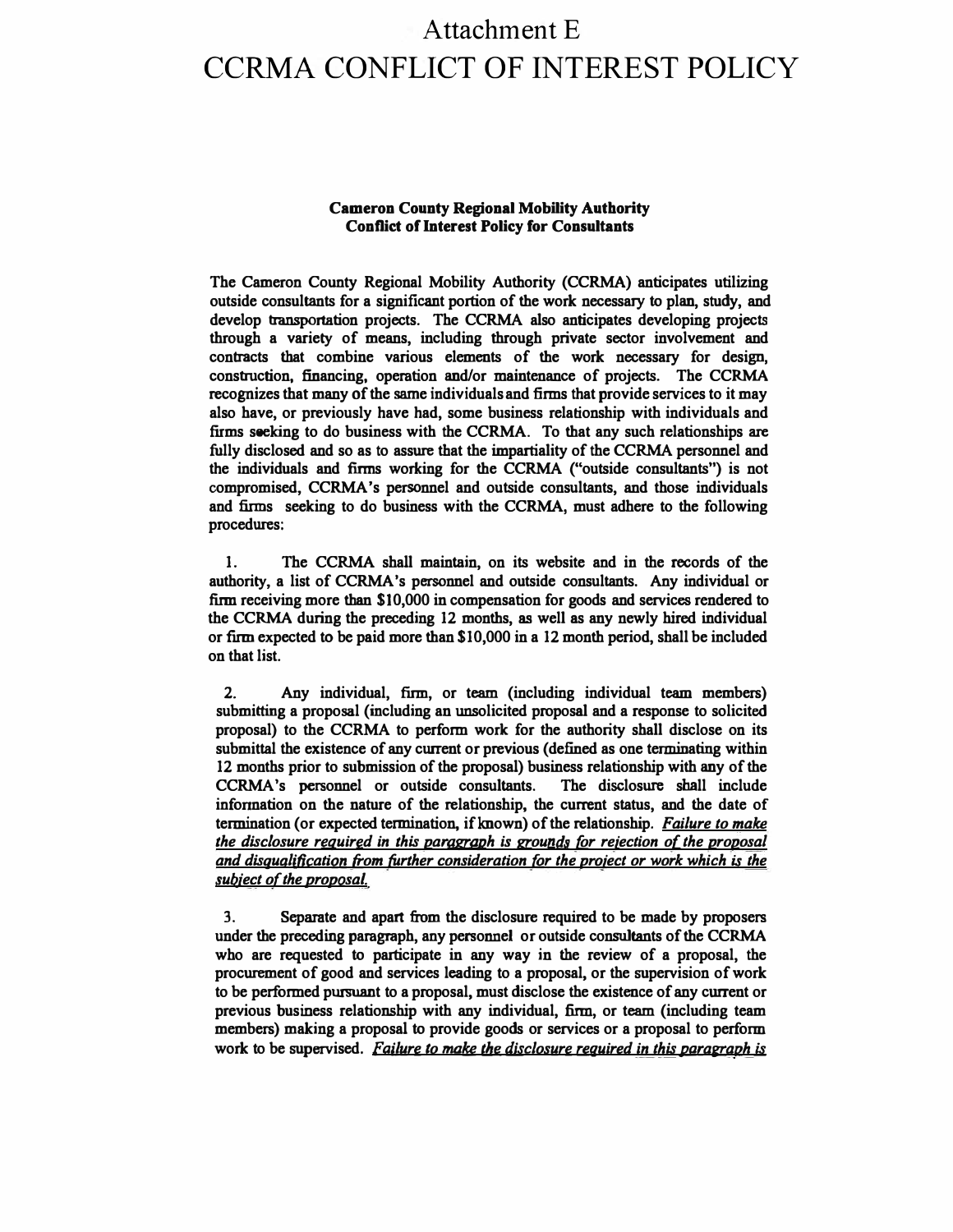*grounds for termination of work by the key personnel failing to make the disclosure.*  **Disclosures required under this paragraph shall be made within three business days of receipt of information concerning the identity of a proposer to the CCRMA's executive director in accordance with paragraph** *5* **below, unless the disclosure is required of the executive director, in which case disclosure shall be made to the chairman of the CCRMA board of directors** 

**4. For any disclosures required under paragraphs 2 or 3 above, the affected personnel, outside consultant, or individual or firm submitting a proposal shall complete and submit the form attached hereto as Attachment A. (Submittal of such form shall be sufficient to constitute the disclosure required under paragraph 3** above.) Completion of the required information is necessary to provide the **CCRMA with information to assess the nature of the prior or current business relationships, the role of individuals and firms involved, internal safeguards which may be implemented by the affected personnel or outside consultant to protect against access to, or disclosure of, information, and the potential for the prior or current business relationship to compromise the independence of the affected personnel or outside consultant.**

*5.* **The CCRMA's executive director shall be responsible for compiling and presenting to the Executive Committee information concerning all conflict of interest disclosures. The Executive Committee shall determine whether to permit the affected personnel or outside consultant to continue its work on the proposal or the work giving rise to the conflict, and if such work is permitted to continue, the safeguards to be implemented as a condition of the continuation.** *If continuation of work is approved subiect to the implementation of safeguards, failure to implement and maintain those measures is grounds for termination of that work and any further work for the authority.* **If the Executive Committee does not approve of the continuation of work by the affected personnel or outside consultant, that individual or firm shall immediately cease any work and shall turn over all records concerning such work to the authority.** 

**6. These policies and procedures may be amended or modified at any time through action of the CCRMA board of directors. Key personnel and proposers seeking do business with the CCRMA are responsible for complying with these policies and procedures as amended for time to time.**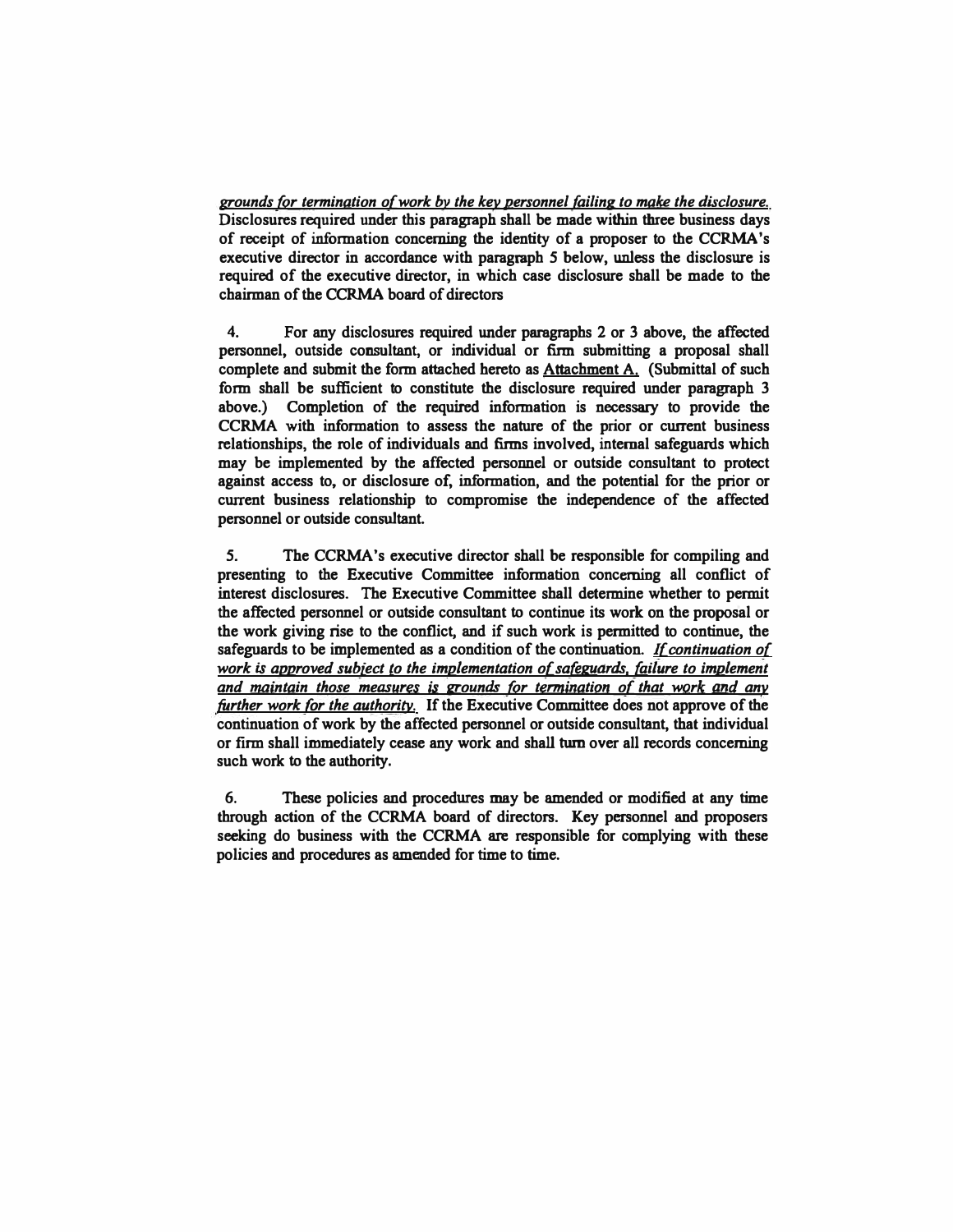## CONFLICT OF INTEREST POLICY FOR CONSULTANTS IDENTIFICATION OF KEY PERSONNEL

The CCRMA has adopted a Conflict of Interest Policy for Consultants. Copies of the policy and the disclosure form may be obtained by contacting the CCRMA at 956-621-5571.

The Conflict of Interest Policy for Consultants required that the CCRMA designate key personnel and entities for purposes of disclosing potential conflicts of interest. The Consultant must complete Attachment A to this policy in consideration of the list identified below. The Consultant may attach multiple pages of Attachment A if necessary. The list is as follows:

#### **CCRMA Board Members, Key Personnel, and Government Partners**

#### **Board Members and Key Personne l**

Frank Parker Jr. Michael Scaief Mark Esparza Maria Villegas, MD Arturo A. Nelson Al Villarreal Leo Garza Pete Sepulveda, Jr. Victor Barron Mark Iglesias Alejandro Garcia Lulu Mayorga

#### **Vendors**

Rentfro, Irwin, Irwin. P.L.L.C. Locke Lord, LLP Estrada Hinojosa & Company, Inc. Fagan Consulting S&B Infrastructure, LTD. Halff Associates, Inc Toll Plus, LLC. Tecsidel ROL Consulting Duncan Solutions A-to-Be USA, LLC.

#### **Gove rnment Partners**

Cameron County City of Brownsville Brownsville Navigation District City of Harlingen City of Los Fresnos